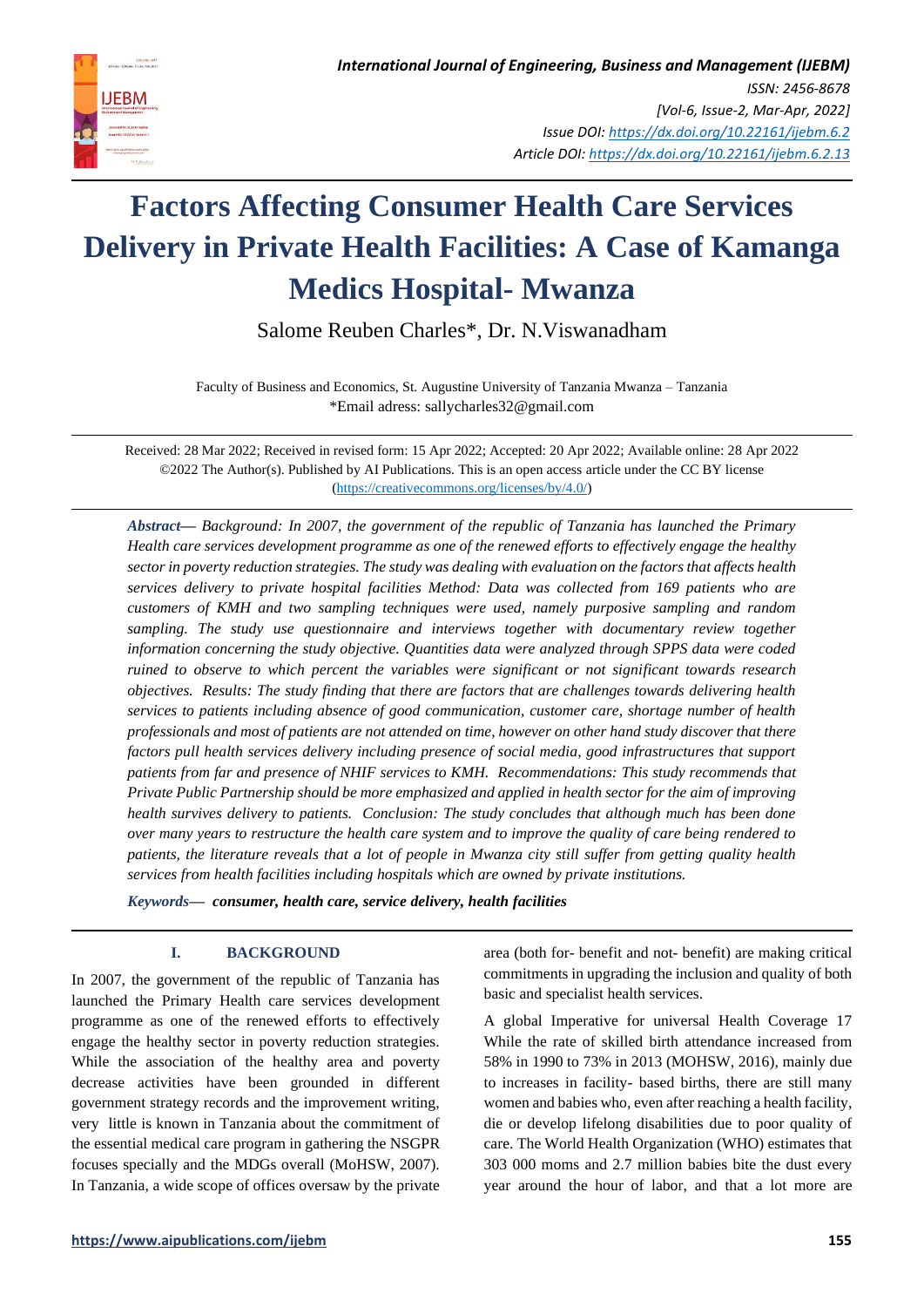influenced by preventable ailment. Further, some 2.6 million infants are stillborn every year. Nearly 40% of medical care offices in low- and center pay nations need further developed water and almost 20% need sterilization the ramifications for nature of care are unmistakably apparent (MOHSW, 2016). Cross appraisals of the dissemination of conclusion and control of brought circulatory strain up in chose nations outside the OECD Features the significance of value preventive services. In most, at least half of the adults with raised blood pressure have not been diagnosed with hypertension. Hypertension treatment coverage is therefore law, ranging from 7% to 61% among people who have presented with raised blood pressure in the household surveys. However, effective coverage is considerably lower than coverage, ranging from 1% to 31%, indicating a quality issue (WHO, 2018).

# **Statement of the Problem**

There is title understanding on the influence of Health care services utilization and- perceived satisfaction on enrollment status to improve Community Health status among household. Government targeted to enroll up to 30% of Tanzania households by the year 2015 whereby only 16.4% was achieved, by the year 2018 only 25% was achieved; again the government set the same target of enrolls up to 30% household by the year 2020 MOHSW (2016).

Studies addressed some of the factors on consumer health care services delivery to patients including factors affecting the implementation, adoption and fidelity as shown as shown by (Kalolo et al., 2018) in his study which concludes that health service delivery has been great problem to both private and public sectors in the world. Moreover, the methodologies for further developing the health services conveyance to patients from provincial and metropolitan regions (Kapologwe et al., 2019), Factors which forestall the people to get to the health services incorporate significant expense of the medical care administrations and low quality of health services (Chomi et al., 2014).

Therefore, there is a need of evaluating health services care factor that hinder consumer health services both to consumers and health providers including shortage of health services hospitals/center's availability and accessibility to inpatients and out patients who use to visit in hospital regularly, because regardless to all effort still health services to consumer has been a great challenges to health consumer from Kamanga Hospital (KHM Reports, 2020).

# **Objectives of the study**

- To examine the challenges facing health services delivery to in-patient's healthcare services.
- To explore health services offered to out-patients

• To determine the factors which influence health services delivery to distant patients health care service

#### **II. LITERATURE REVIEW**

# **Dimensions of Service Quality**

Over a time, to excel service quality, different quality measurement theories such as new public management (NPM) and total quality management (TQM) have been developed and practiced by many organizations around the world since the last decade. The fundamental goal of new open administration is to work on the conveyance of value administration by taking on client driven methodology (Mwita, 2000). Likewise, neural organization (NNs) and data envelopment examination (DEA) are the methods created to look at the overall effectiveness of firms. In like manner, Parasaraman et al., (1991) conceptualize SERVQUAL model, which is frequently applied model in the associations today. Yet in addition SERVQUAL model use to offer meanings in the review.

This model has given a comprehensive conceptualization to nature of administration with an instrument to gauge apparent help quality (Parasuraman et al., 1991). These are the key variables playing achievement job in gathering client prerequisites, desires and assumptions or customer loyalty in the medical services area. Several arguments have been made regarding to the significance of this model. As argued by Cronin and Toylor (1992), the evaluation of service quality on the basic of gap between expectations and performance by SERVQUAL model is not sufficient. Similarly, as pointed by Babakus and Boller (1992), it has more explanatory power than the assessments gap between expectations and performances. A comparable contention by Kang and James (2004) pointed that it has zeroed in more on assistance conveyance process than different viewpoints like specialized measurement. Besides, Chang CS, Chen SY and Lan, (2013) pointed that is a well known instrument for estimating administration quality however the psychometric properties of the apparatus are not yet settled. Additionally, Chang CS, Chen SY and Lan, YT (2013) have neglected to reproduce these measurements and recommended that these measurements address just one factor as opposed to five. Then again, Buttle (19970 pointed that SERVQUAL model is applied by different analysts to quality administration quality in many organizations like banking, retailing broadcast communications, eateries, trainings, emergency clinics and precise request satisfaction as exact statement, exact record, exact in charging and keep up with administration guarantee (Parsauraman et al., 1991).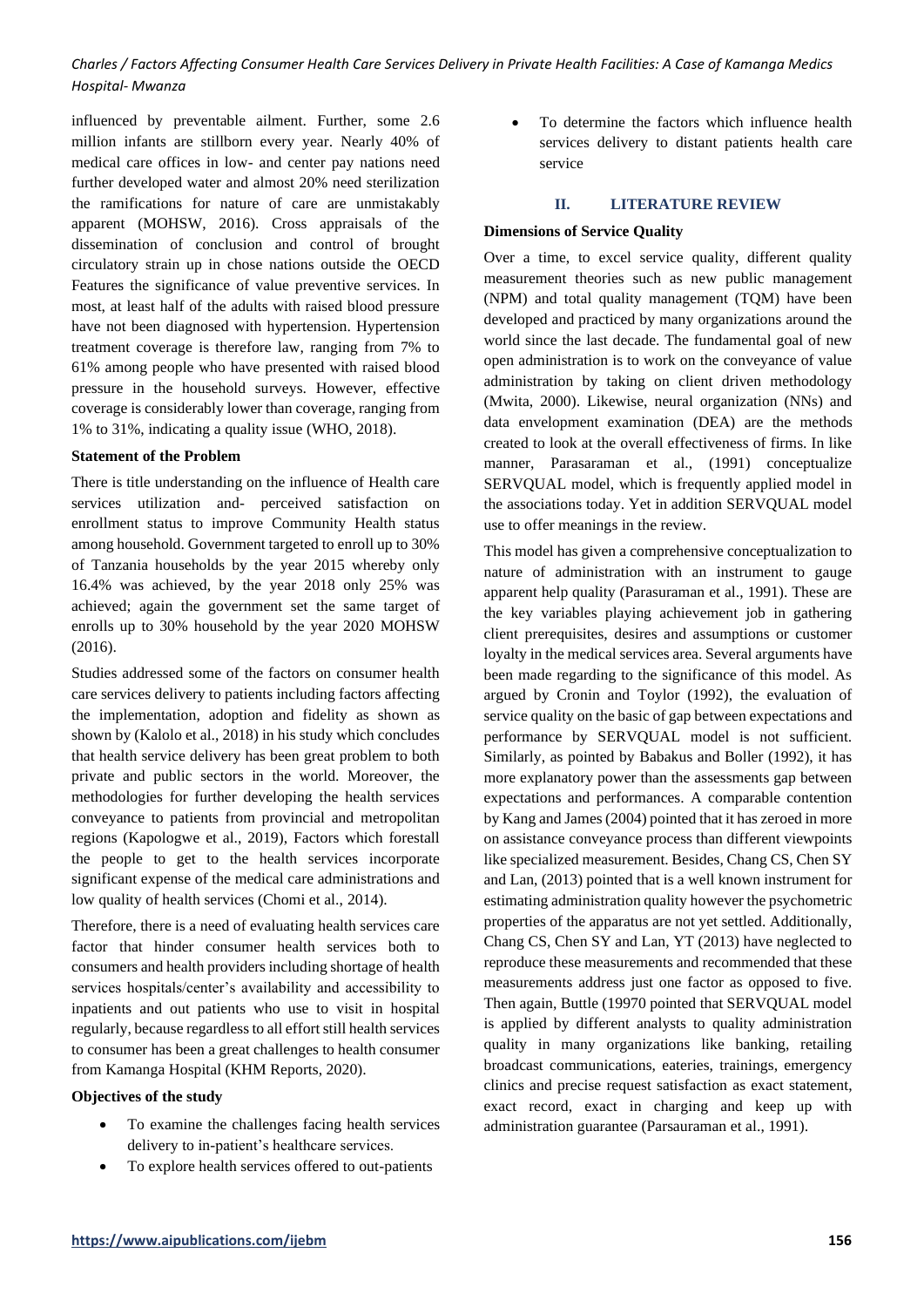#### **Theories of the study**

#### **Theory of Professional Caring**

Dickson (1997) present theory on the importance of professional caring in the public and private services, in both private and general health associations need care administration since it one among the most ideal method of guaranteeing consumer loyalty as clients see it as one of value ascribes. This is done through reacting to patients inquiries instantly, understanding their concerns and solve them on a right time as well as maintaining cleanliness within the healthcare premises.

Healthcare provider's professionalism encompasses their professional wisdom as well as the theatrical knowledge, skills and techniques required to attend patients hence it well exercised patients benefit from their professionalism. The example drawn from demonstrable skill caring hypothesis is that the medical services suppliers in private medical care association care to their patients inside the expert space; they have intelligence and ability to apply it inside the expert area. Anyway proficient insight creates through the transaction of information and experience.

# **Empirical Literature Review**

Laurence Alpay et al (2020), Current Challenges in Consumer Heal Informatics: Bridging the Gap between Access to Information and Information Understanding. United State of America (USA), the assessment discoveries shows innovation world further develop health services availability to patients since diminish actual gathering among specialist and patients and patients acquire administrations on the web and conference through various media and site yet the test is the vast majority of patient don't know with innovation changes even the people who lie in metropolitan regions don't know with sort of administrations and study suggest that more review ought to be researched on this space and proposition more information through preparing to networks.

But also, Abid Hussain, et al (2019), What factor patient satisfaction in public sector hospitals: Evidence from an Emerging Economic findings highlighted that hospital management teams need to focus on a timely delivery of services, proper communication, and the employment of staff that willingly care for patients. As the population increase, the level of patient dissatisfaction also increases. To adapt this issue, the quantities of specialists and drug store staff working in medical clinics ought to be expanded. The actual climate assumes a significant part in patients' apparent fulfillment. In this way, emergency clinic executives ought to further develop offices, like the accessibility of clean drinking water, and sterile conditions in wash rooms and sitting regions. The outcomes from this review are related with quality provisions given by WHO 2006 structure, which that wellbeing administration ought to be maintainable.

Winnie T. Maphumulo and Busisiwe R. Bhengu (2019) Challenges of quality Improvement in the Healthcare of South Africa post-apartheid: A critical Review. What's more the study the findings revealed that there were many quality improvements Program that had been initiated, Adapted, modified and then tested but did not produce the required level of quality services delivery as desired. As a result the government of South Africa has a challenges to ensure that I implementation of national core standard will deliver the desired health outcomes, because achieving a lasting quality improvement system in health care seems to be an arduous challenge.

#### **Research Gap**

Much has been studied on how to measure health services quality in healthcare sector. However, the private healthcare has been forgotten as most of the research and studies are conducted based on public or government healthcare centers and forget private health organizations providers. Hence there are knowledge gap that need to be filled, and this study evaluated what the factors affecting services consumer health care service is basing on Kamanga Hospital as a case study under private organization ownership. But also most of the studies have been conducted to public hospitals than private since most of the stakeholders use to believe most investments are conducted to private than public sectors and actions push many researchers to investigate on customer satisfaction from public hospitals and very few studies have been conducted to make a assessment in private health sector Mkondya (2017)

# **III. METHODOLOGY**

#### **Research Design**

The researcher applied mixed research design by using both qualitative and quantitative data collection methods. Mixed method of research has an array of strengthen that appeal to many researchers. While utilizing blended techniques for research, analysis enjoy the benefit of utilizing numbers to add accuracy to word, picture and stories. One more benefit of applying the blended strategy in research is that researcher can produce and really test a grounded hypothesis. Applying the mixed technique for research permits the analysis to handle a more extensive and a more complete scope of the study questions attributable to the way that the researcher isn't kept to the fundamental of a specific strategy for research (Kothari, 2004).

#### **Study Population**

The target population for this study involves all customers of healthcare service at Kamanga Hospital and all staffs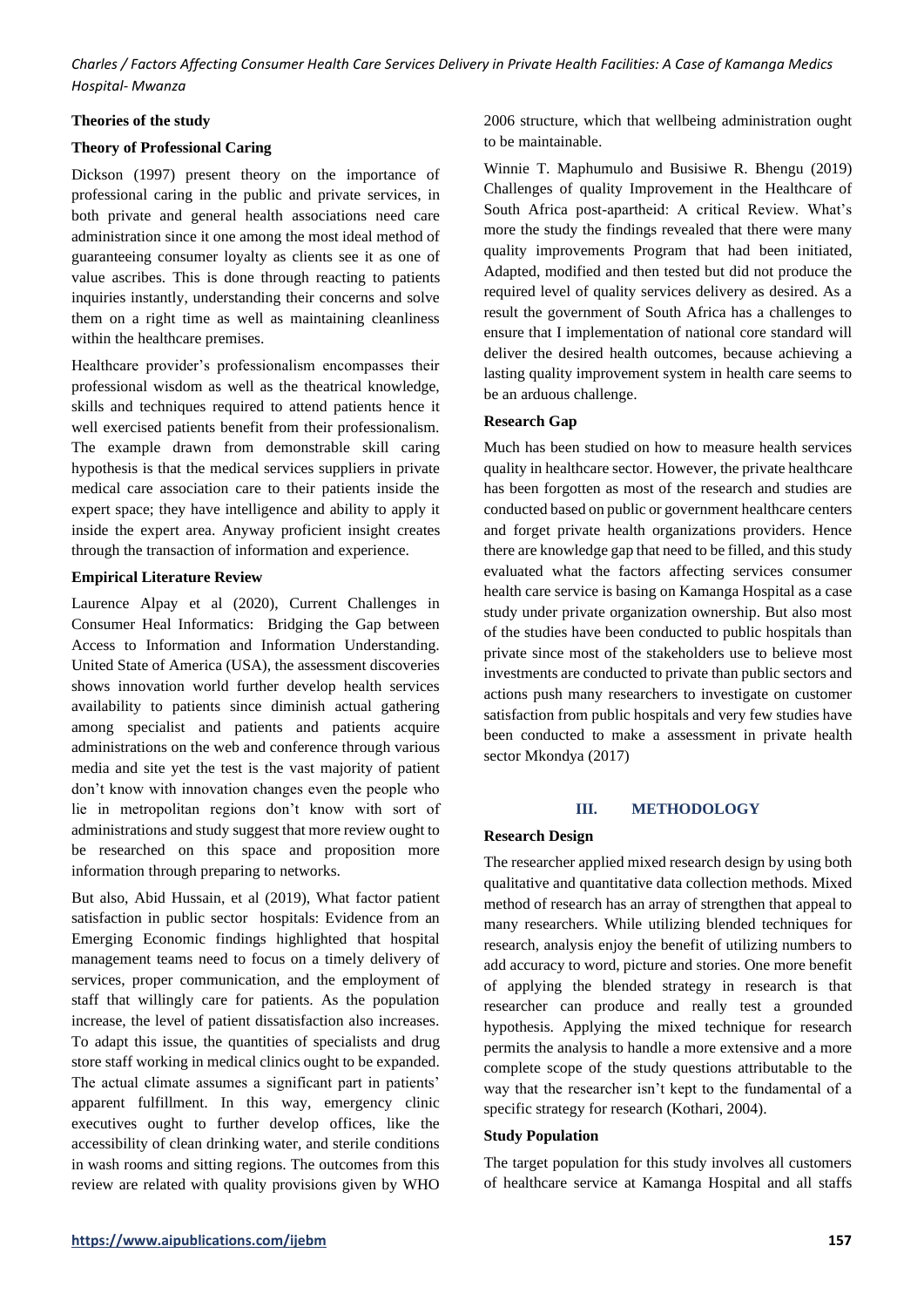health professionals and non health professionals. Study was researched to specialist, medical health care takers and organization officials from various offices to garnet precise information are all round gathered.

|  | Table 3.1: Study population |
|--|-----------------------------|
|  |                             |

| S/N            | <b>Respondents</b> | <b>Population</b> |
|----------------|--------------------|-------------------|
| 1              | In patients        | 70                |
| $\overline{c}$ | Out patients       | 100               |
| 3              | Distant patent     | 42                |
| 4              | <b>Directors</b>   | 3                 |
| 5              | Administrators     | 15                |
| 6.             | Doctors            | 30                |
| 7.             | <b>Nurses</b>      | 40                |
|                | Total              | 300               |

**Source:** Field Data, 2020

#### **Sampling Techniques**

*Purpose sampling technique* conducted into two levels. First in by selecting research site which is health private organization which is most usefully to customers in Mwanza which is Kamanga hospital compared to other private and public organization. And among the main reasons are that most of customers shifted from staff including doctor's officer in charge and administration and Accountant and patients accordingly to different categories including inpatients, outpatient and distant patients who use to acquire health services from Kamanga Hospital.

*The random sampling* used to obtain the sample in the sample in the study area because patients assumed to have the same level of knowledge. Firstly, simple random sampling used to select patients from different health services which offered by Kamanga hospital and patients were selected from different status without considering gender, age, marital status, education and occupation status. The questionnaire helps much researcher to acquire information for the research questions. The main purpose of using simple randomly sampling was to avoid bias in data collection.

#### **Sample size**

The best number of family (n) tried in the audit locale was 169 respondents which were picked through formula. Additionally, 169 respondents test size were picked considering the that is satisfactory number of representative still up in the air from the full scale people from Kamanga Hospital and patients and populace test of 169 respondents

The confident level was 95 percent. By using the formula

The confident level was 95 per cent. By using the formula

$$
S = \frac{N}{1 + N(0.05)^2}
$$

| S/N            | <b>Respondents</b> | <b>Population</b> | Sample size  |
|----------------|--------------------|-------------------|--------------|
| $\mathbf{1}$   | In patients        | 70                | 40           |
| $\overline{2}$ | Out patients       | 100               | 60           |
| 3              | Distant patent     | 42                | 25           |
| $\overline{4}$ | <b>Directors</b>   | 3                 | $\mathbf{2}$ |
| 5              | Administrators     | 15                | 7            |
| 6.             | Doctors            | 30                | 15           |
| 7 <sub>1</sub> | <b>Nurses</b>      | 40                | 20           |
|                | Total              | 300               | 169          |

**Source:** Field Data, 2020

# **Data Collection Methods**

# **Questionnaire**

Questionnaires were fundamental instrument for information accumulation and questionnaire was in English language and was translated in Swahili. This technique was potential to accumulate fundamental data from patient's unit respondents using both open and close-finished inquiries. Under open finished polls were offered decision reactions while close completed surveys appreciative respondent's perspective and examinations through free clarification was confined through the decision were introduced to respondents. Thus open ended questionnaires were given to respondents to the point of getting patients perspectives and feeling in more extensive region towards to answer research destinations.

#### **In- depth interviews from Key Informants**

Interviews tool led to accumulate subjective data from key sources with respect to all parts of the study (Kothri 2004). Key witness individual was the researcher, open and willing to examine about the issue under the study concerned. In this study, key sources was gained from Kamanga clinic staff individuals who are health specialist co-ops and scientist was additionally select not many for talk with meeting to acquire profoundly data. The purposes for of utilizing this tools is best in sufficient and less expense instrument and use to offer exact clear data, sentiments towards research objectives.

#### **Data Analysis Techniques**

From the study all data collected from the field were gathered and crude information was sorted, coded and isolated by overviewed. A coding framework was created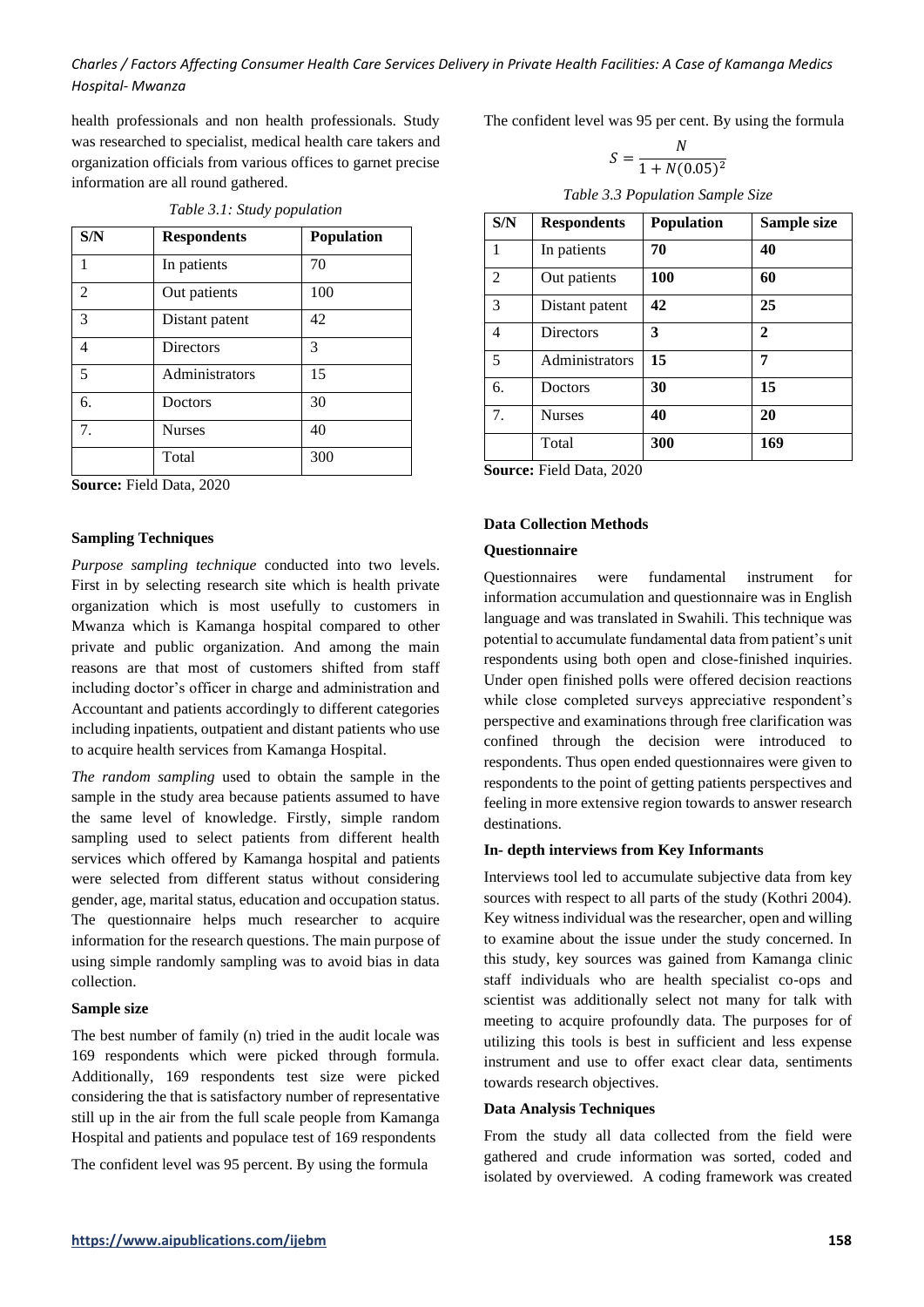to encourage sorting and assessing information. Quantitative information were entered to the SPSS Statistics 20 data analysis system tool. Quantitative information or numeric variables was discreet variables and ceaseless variables which included ordinal; temporary and proportion. Explaining insights, and the qualitative data was analyzed through content analysis refers to the process of categorizing verbal or behavioral data to classify summarize and tabulate the data.

# **Ethical considerations**

The data were obtained only accessed by the researcher and the respondents participated in the research voluntarily. Also, the research respect informants and understood their rights, values and desires as well as articulating verbally the research objectives to them before the study took place. Moreover, the research obtained the introduction letter from the St Augustine University and sought permission from the Kamanga hospital director and presented the permits the other staff and clients during collection of data. Furthermore, all contributors to this work acknowledged in this academic paper, all data were collected for preparation of academic paper for students to graduate after investigating on this area.

# **IV. FINDINGS AND DISCUSSION**

#### **Demographic characteristics of the Respondents**

#### **Gender of the respondents**

| <b>Respondents</b> | <b>Frequency</b> | Percentage<br>$($ %) |
|--------------------|------------------|----------------------|
| Male               | 53               | 42.4                 |
| Female             | 72               | 57.6                 |
| <b>Total</b>       | 125              | 100.0                |

*Table 4.1 Sex of the respondents*

**Source:** Field data, 2021

Table 4.1 shows that 53 (42.4%) of the respondents were patients who were males who use to obtain health services from Kamanga Medics Hospital and 72 (57.6%) of the respondents were patients who were females who use to obtain health services from Kamanga Medics Hospital. From the data obtained from the study this implies that large number of patients who attend to hospitals are females and assumed to be most people who suffer from different diseases compared to males, and this shows that most of women use to face challenges of health delivery in hospitals since they still believe only place to obtained health services is hospital and not otherwise like traditional health services. As also shown by Bryman, A. (2001) in the study which investigation shows that most female use to attend to

hospital compared to man and usually man attend to hospital when the situation change an become critical.

#### **Age of the respondents**

#### **Age of the respondents**

| Respondents age           | Frequen<br>cy | <b>Percentage</b><br>(%) |
|---------------------------|---------------|--------------------------|
|                           |               |                          |
| $18 - 30$ years           | 21            | 16.8                     |
| 31 -45 years              | 29            | 23.2                     |
| 46-60 years               | 39            | 31.2                     |
| 61 years old and<br>above | 36            | 28.8                     |
| <b>Total</b>              | 125           | 100.0                    |

#### **Source:** Field data, 2021

Table 4.2 shows that 21 (16.8%) of the respondents were patients who obtained health services from Kamanga medics Hospital found under the age group of 18 -30 years, 29 (23.2%) of the respondents were patients who obtained health services from Kamanga medics Hospital found under the age group of 31 -45 years, 39 (31.2%) of the respondents were patients who obtained health services from Kamanga medics Hospital found under the age group of 46 -60 years and 36 (28.8%) of the respondents were patients who obtained health services from Kamanga medics Hospital found above 61 years old. From the data collected and analyzed from the study this indicate that most of patients who use to attend health services from Kamanga hospital are patients around age of 46-60 years, followed by patients who are above 61 years old and this indicates that most of elders use to go to hospital since face health problems frequently since their white blood cell loose power to fight against diseases compared to young blood who have strong health status, as also found in Chomi, E. N., Mujinja, P. G. M., Enemark, U., Hansen, K., & Kiwara, A. D. (2014) study which was dealing with Health care seeking behavior also found that most of aged people use to attend to hospital for consultation and treatment compared to youth.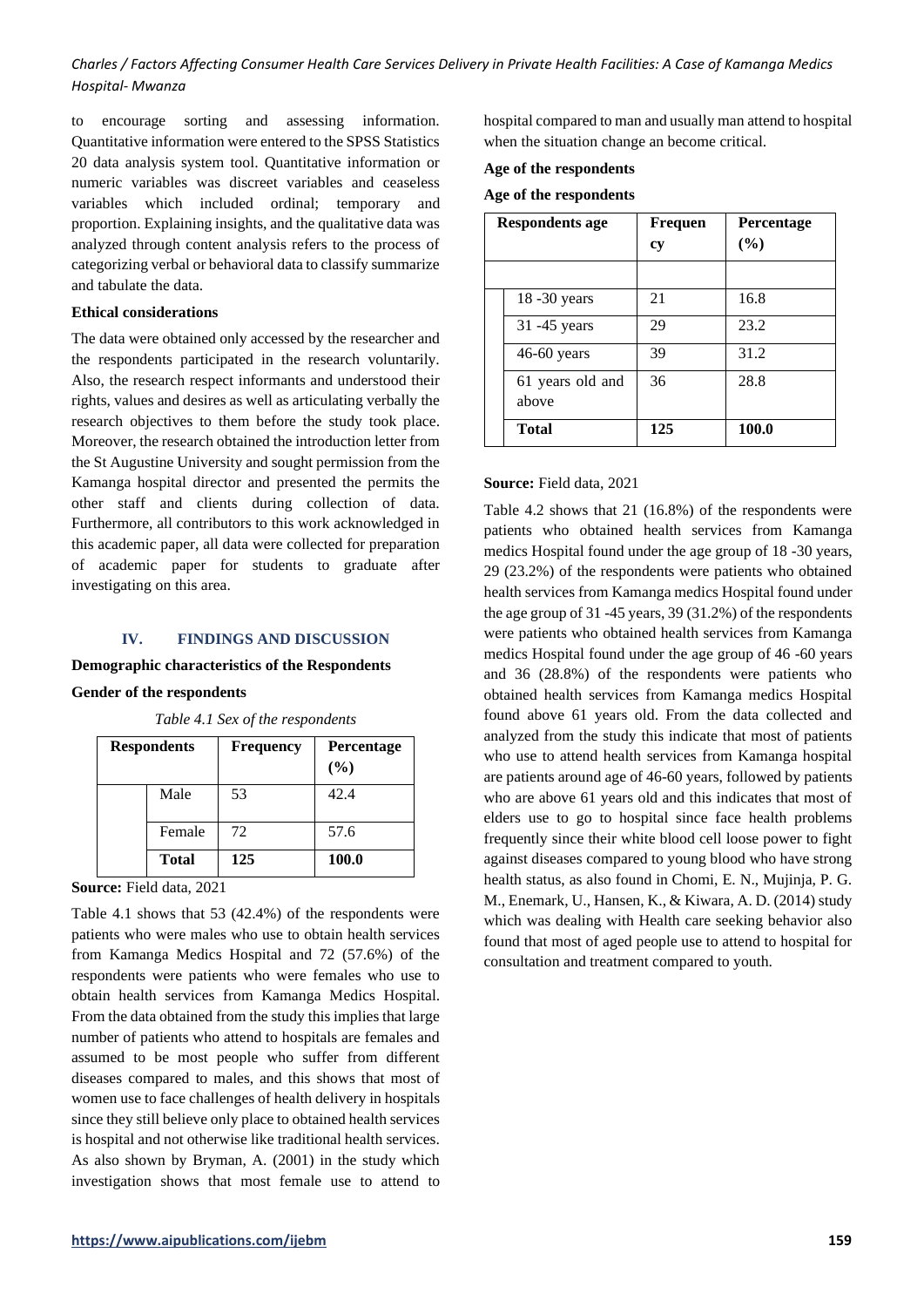**Education levels of the respondents**

| <b>Respondents Education status</b> |  |  |
|-------------------------------------|--|--|
|-------------------------------------|--|--|

| <b>Education status</b>                   | <b>Frequency</b> | <b>Percentage</b><br>(%) |
|-------------------------------------------|------------------|--------------------------|
| Not gone<br>to<br>school                  | 36               | 28.8                     |
| Primary<br>education                      | 46               | 36.8                     |
| Secondary<br>Education                    | 18               | 14.4                     |
| College<br>and<br>University<br>Education | 25               | 20.0                     |
| <b>Total</b>                              | 125              | 100.0                    |

#### **Source:** Field data, 2021

From the data collected and analyzed the results shows that 36 (28.8%) of the respondents they did not acquired any education level means they did not go school at all, 46 (36.8%) of the respondents they acquired primary education level means they only attending standard one up to standard seven, 18 (14.4%) of the respondents they acquired secondary education level means they only attending form one up to form six from different schools in-side and outside the country, but also 25 (20%) of the respondents have College and University Education. This implies that most of patients who are attended by Kamanga hospital have no enough education and knowledge (awareness) concerning health services delivery to patients by Kamanga Hospital.

# **Occupations of the Respondents**

*Table 4.4 Occupations of the Respondents*

| <b>Occupations</b><br>status | <b>Frequency</b> | Percentage<br>(%) |
|------------------------------|------------------|-------------------|
| Employed                     | 37               | 29.6              |
| Self<br>employed             | 50               | 40.0              |
| Peasant                      | 30               | 24.0              |
| Others<br>(specify)          | 8                | 6.4               |
| <b>Total</b>                 | 125              | 100.0             |

**Source:** Field data, 2021

From the table 4.4 the results shows that 37 (29.6%) of the respondents were employed from different organization public and private organizations found in Mwanza city and outside region, 50 (40%) of the respondents were self employed who owned their own business as entrepreneurs from different corners of the business found in Mwanza city, and 30 (24%) of the respondents were patients who are peasant who cultivate different crops in Mwanza including maize and rice and other 8 (6.4%)of the respondents were people who are employed and also have their own business. And this shows that most of patients who use to attend to Kamanga hospital are self employed and employed people since hospital use to receive both cash payments and insurance from patients, as supported by Chomi, E. N., Mujinja, P. G. M., Enemark, U., Hansen, K., & Kiwara, A. D. (2014) in their study which also discover that most of people attend to private hospital have good economic statues compared patients who attend public hospital.

# **Objective 1: Challenges facing health services delivery to in-patients healthcare services**

The study discovers that most of health providers are not attending in patients on time once they have been admitted in the hospital and this situation indicates that number of health providers is not enough to attend all patients on time due to shortage of health facilities that use offer services to patients on time also have been an obstacle in health services delivery to patients on time and sometimes other patients pass away due to lack of services on time especially first aid health services and such results have been found by Al-Doghaither, A.et al. (2003),on the factors Influencing Patient Choice of Hospitals in Riyadh, Saudi Arabia and the study found that most of health providers do not attend patients on time something which sometimes use to increase death events in the hospitals.

Also study discover that health cost have been seen as one among the great challenge that hinder health services delivery to patients and sometimes obtained services from other hospitals with low quality something which do not offer satisfaction to patients. Although currently National Health Insurance fund (NHIF) also they have been starting offering their services to those patients who have been registered to NHIF and use to be admitted and get services without cash and such service enable a lot of patients to get heath service on time at Kamanga Medics Hospital without any problem, as indicated by Mpambije, C. J. (2017) in the investigation which results shows that health cost are very high in private hospitals compared to public hospitals due to the health services quality offered. And some of the in patients comment that communication between patients and health providers has been a big challenge that use to hinder health services delivery to patients and about 49 (39.2%) respondents they indicate that they face communication problems when they were seeking for health services. Absence of technological diagnostic test facilities in Kamanga Medics hospital for inpatients clients and this implies that there Kamanga hospital lack of technological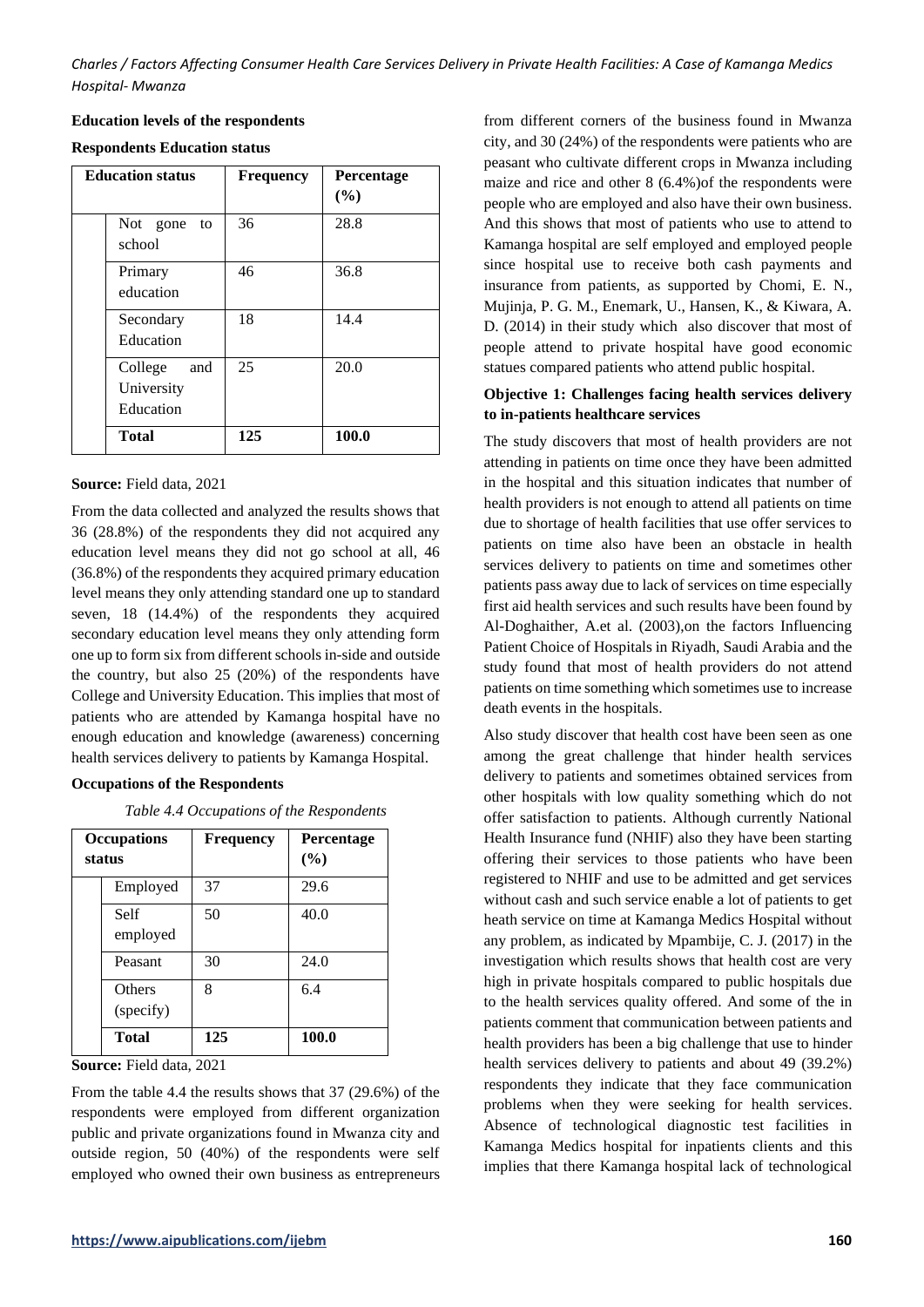diagnostic test facilities that will help health providers to offer right treatment to a patient.

# **Objective 2: To explore health services offered to outpatients**

The study observed that time used to obtain health services from health providers is too long something which hinder health service delivery to out-patients and this is implied that the number of health providers is not enough to offer health services on time to outpatients clients But also such results have been obtained by Kalaja R, Myshketa R, Scalera F (2016) in his study which was investigate on Service Quality Assessment in Health Care Sector and the study discover that in most cases patients are not getting health services on time due to some factors including short number of health providers while patients are so many compared to number of doctors and nurses. From the study also come up with the results which shows that the patients indicate that most of doctors, nurses and administrators use to have un ethical behavior towards patients when they offer health services to them, although is kind of behavior which not found to all health providers in the hospital. However, out-patients almost 86 respondents they agree that good health services offered by Kamanga Hospital officials use to offer diagnostic test to clients who are satisfactory to them and such action motivate good relationship between patients and health providers and these indicate that most of patients are satisfied with the diagnostic test compared to other hospital, as shown also by Kim, C. E. et al (2017) in the study found that when patients are not satisfying with health services from public health facilities use to run to private hospital since to some extent they use to have more modern equipment for diagnostic treatments compared to public hospital something which offer competitive advantages to private health facilities

# **Objective 3: Factors which influence health services delivery to distant patient's health care service**

The study found that large numbers of distant patients use to look for pharmacy services where patients use to take pills due to their background treatment and about 52% of patients obtained treatment due to disease symptoms (Bazie,G. W., &Adimassie, M. T. 2017). And the study shows most of patients use to believe that health services to health facilities are very expensive compared to pharmacy services that found in their communities and due to disease symptoms that appeared in last experience use to convince patients to take the same pills as instructed by doctors something which is very wrong towards community health status.

Major means of communication that tends to be used by distant patients is cell phone to large extent compared to email and social media network, and this seems to be user friendly to most of distant patients who found far away from hospital location is mostly influenced by lack of knowledge to patients on the issue of social media communication including WhatsApp", more awareness events should be conducted to communities for the aim of rising awareness level Hoffman, A. (2019).

However Kamanga Hospital stilling face the challenging of providing quality with customer care to distant patients who use to communicate through cell phones since most of them are just satisfied and not very satisfied something which shows that customer care services has some challenges to health providers as shown by Lankarani KB, et al. (2016), investigate on satisfaction Rate Regarding Health-care Services and Its Determinant Factors in South West of Iran and recommend that more and frequently training should be conducted on customers care services to health providers and to show them the rationale customer care services to them and hospital in large on achieving management goals as planned. However most of patients they do not have attendance of having body checkup something which is very dangerous to the health status and they use to attend to hospital until some symptoms shows up or are in critical phase of disease.

# **Regression analysis on the effects of time, cost and technology in health service delivery**



*Fig.4.1: Show the scatter matrix plot*

**Source:** Field data, 2021

Figure 4.1shows that the scatter matrix plot employed to assess whether the linearity assumption is hold. The findings in figure 4.1 show that there is linear association between the patients' health care services performance and the independent variables involved in the regression model Since all of the points in the first quadrate appeared, the connection between the patients' health care services performance and all of the independent factors has been trending upwards. And this is consistence with the study of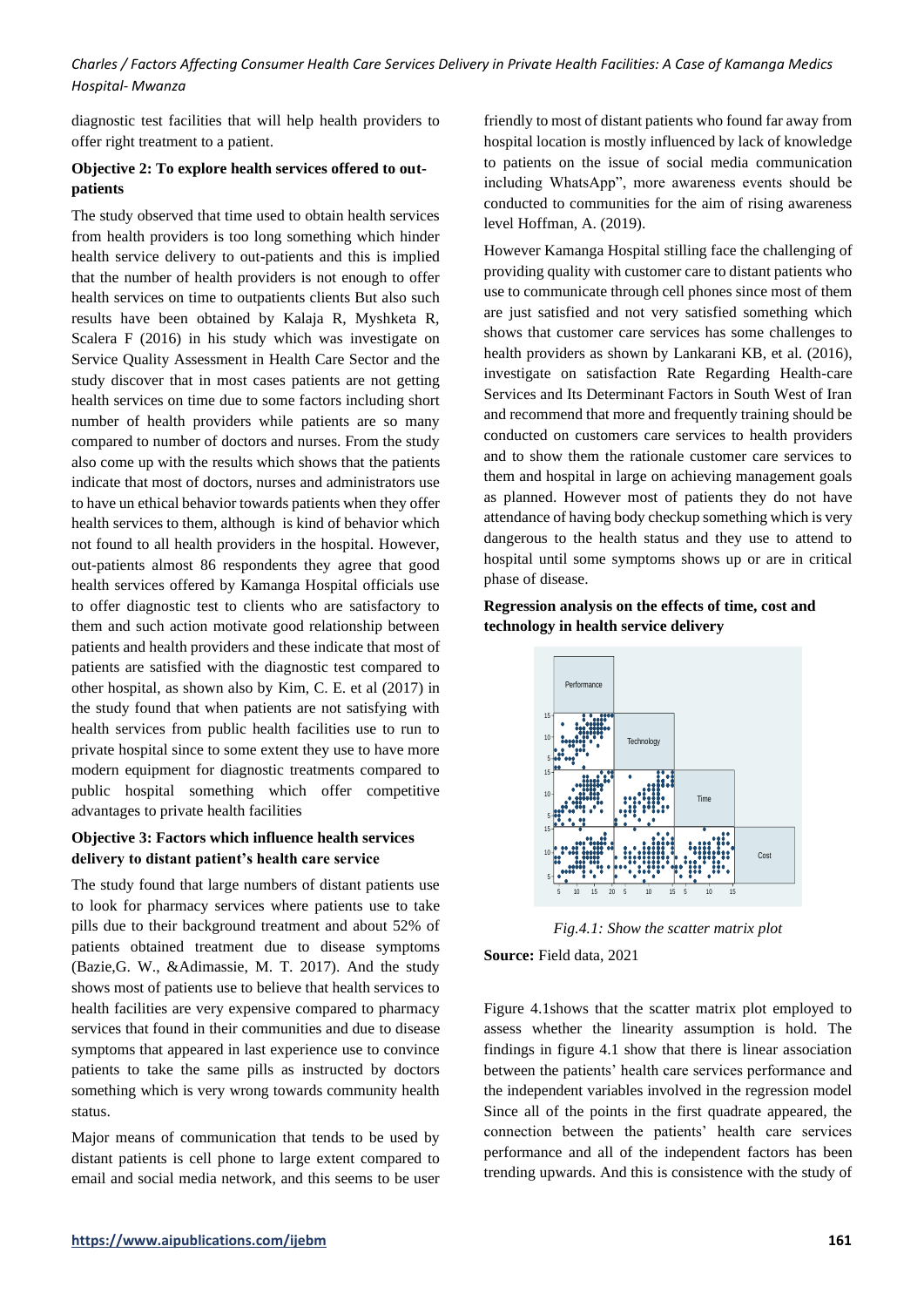Shi, Y. Prentice, C., & He, W. (2014) which also found that quality of services provided to inpatients use to determine health service delivery which is contributed by technology level, time factor and health service cost to inpatients.

He, W. (2014) which also found that quality of services provided to inpatients use to determine health service delivery which is contributed by technology level, time factor and health service cost to inpatients.

*Table 4.8 Show test of Multicollinearity (i.e., variance inflation factor)*

| Variable          | VIF  | 1/VIF    |
|-------------------|------|----------|
| Time              | 1.98 | 0.505383 |
| <b>Technology</b> | 1.88 | 0.531136 |
| Cost              | 1.24 | 0.807854 |
| <b>Mean VIF</b>   | 17   |          |

Table 4.4 show the findings of multicollinearity test which employed to determine if the independent variables included in the model influence one independent variable to another independent variable. If the variance inflation factor (VIF) is greater than 10, there is severe multicollinearity. Table 4.4 shows that there is no multicollinearity because the VIF for all independent variables was less than 10 and the average of all VIF was also less than 10.**Source:** Field data, 2021 *\*\*\* p<.01, \*\* p<.05, \* p<.1* 

| <b>Source:</b> Field data, 2021 |  |  |
|---------------------------------|--|--|
|                                 |  |  |

| Performance               | Coef. | St. Err. | t-value | p-value              | $[95%$ Conf | <b>Intervall</b> | <b>Sig</b> |
|---------------------------|-------|----------|---------|----------------------|-------------|------------------|------------|
| <b>Technology</b>         | 0.475 | 0.106    | 4.49    | 0.000                | 0.265       | 0.684            | ***        |
| <b>Time</b>               | 0.567 | 0.107    | 5.32    | 0.000                | 0.356       | 0.778            | ***        |
| Cost                      | 0.109 | 0.111    | 0.98    | 0.327                | $-0.111$    | 0.329            |            |
| Constant                  | 1.291 | 1.103    | 1.17    | 0.244                | $-0.893$    | 3.476            |            |
| Mean dependent var        |       | 12.795   |         | SD dependent var     | 3.786       |                  |            |
| <b>R-squared</b>          |       | 0.600    |         | Number of obs.       |             | 117.000          |            |
| <b>F-test</b>             |       | 56.470   |         | Prob > F             | 0.000       |                  |            |
| <b>Akaike crit.</b> (AIC) |       | 543.410  |         | Bayesian crit. (BIC) |             | 554.459          |            |

Table 4.7 show the finding of the multiple linear regression analysis which applied to determine the factors which influence health services delivery to patients' health care services. The findings table 4.7 indicates that independent variables involved in the model were good explanatory variables of patients' health care services performance. About 60% of variations of patients' health care services performance were explained by the variations in the independent variables included in the model.

The predictor variable *(Cost*) did not significantly influence the patients' health care services performance while the predictor variables (technology and time) significantly influenced the patients' health care services performance.

*Technology* is statistically significant (p-value  $= 0.000$ ) influence patients' health care services performance, with regression coefficient 0.475. This implies that for each unit increase in technology score, on average, the patients' health care services performance score increases by 0.475 units. Therefore, technology has positive impact to patients' health care services delivery to patients. These discoveries are in accordance with study discoveries of Oe, D., Adeniran, A., & Tm, A. (2018) which also found that majority of respondents agree that low technology level application in diagnostic services use to affects negatively health services delivery to patients found in Abuja Nigeria, hence technology level has been a challenge in offering health services.

*Time* is statistically significant (p-value = 0.000) influence patients' health care services performance, with regression coefficient 0.567. This implies that for each unit increase in timely score, on average, the patients' health care services performance score increases by 0.567units.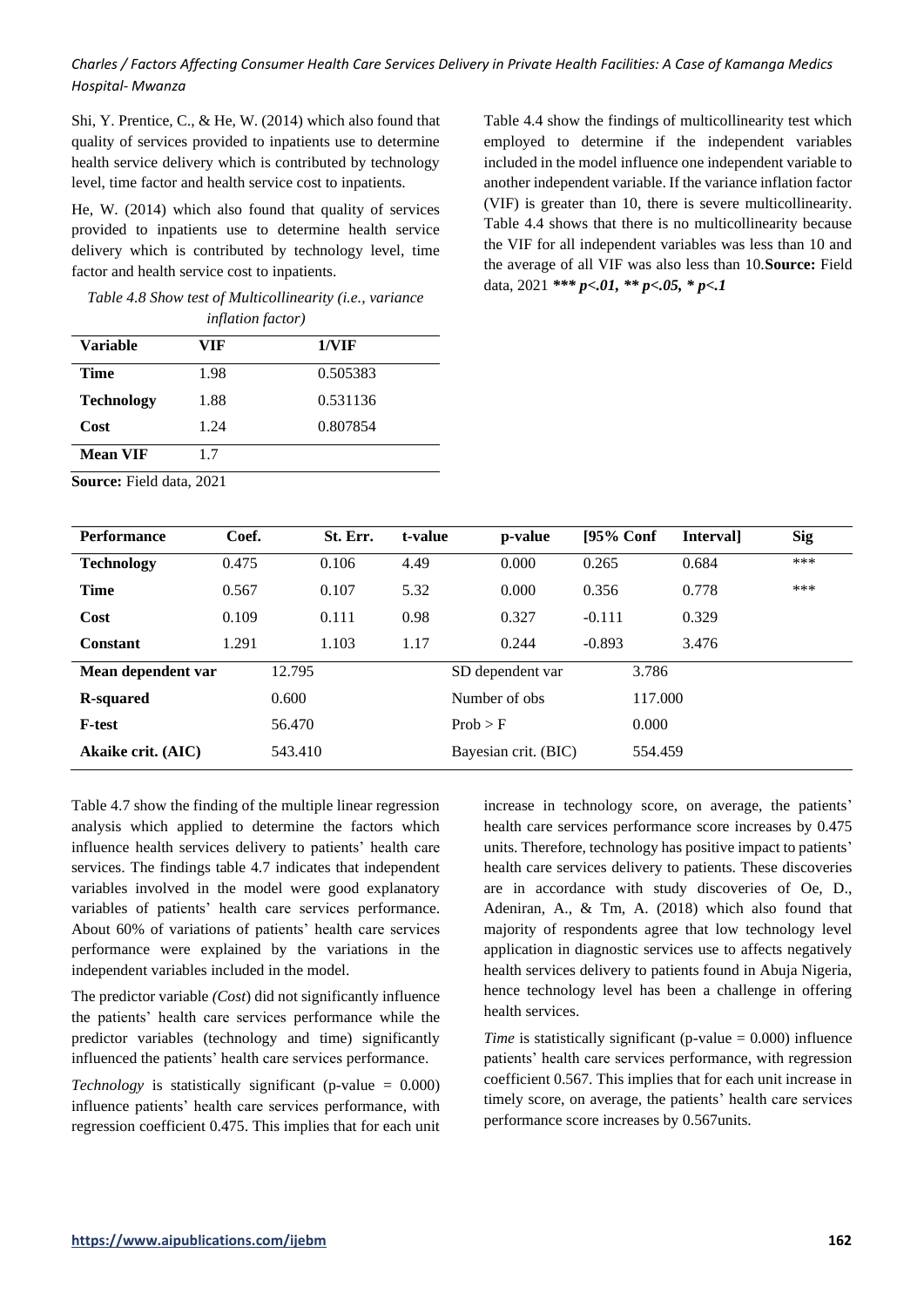| Model                                           |                    | Unstandardized<br>Coefficients |            | Standardized<br>Coefficients | T        | Sig. | <b>Collinearity Statistics</b> |            |
|-------------------------------------------------|--------------------|--------------------------------|------------|------------------------------|----------|------|--------------------------------|------------|
|                                                 |                    | B                              | Std. Error | <b>B</b> eta                 |          |      | Tolerance                      | <b>VIF</b> |
|                                                 | (Constant)         | $-.333$                        | .099       |                              | $-3.378$ | .001 |                                |            |
|                                                 | Technology         | .237                           | .062       | .224                         | 3.813    | .000 | .161                           | 6.220      |
|                                                 | Time               | .808                           | .041       | .706                         | 19.492   | .000 | .422                           | 2.367      |
|                                                 | <b>Health Cost</b> | .101                           | .063       | .099                         | 1.601    | .112 | .144                           | 6.940      |
| a. Dependent Variable: Health services delivery |                    |                                |            |                              |          |      |                                |            |

*Table 4.12 Factors which influence health services delivery to patients' (in-patients, out patients and distant patients) health care services*

**Source:** Field data, 2021

The results from regression analysis from table 4.8 shows factors has positive influence towards health services delivery to in patients from Kamanga ( $\beta$ = 0.237, t= 3.813, p< 0.05). Test from multicollinearity. VIF value were calculated and were in the range of 6.220, this implies that time and technology and health cost to inpatients has positive and significant influence towards health services delivery and the study suggesting that the model does not suffer from multicollinearity (See Table 4.8).

These findings are in line with the findings of Bazie,G. W., & Adimassie, M. T. (2017) which also found that shortage of fund in public hospital facilities cause to apply low technology in offering health service to patients although waiting time is too long as was shown by patients something which cause health effects including death.

# **V. CONCLUSION**

Although much has been done over many years to restructure the health care system and to improve the quality of care being rendered to patients, the literature reveals that a lot of people in Mwanza city still suffer from getting quality health services from health facilities including hospitals which are owned by private institutions. Therefore, still much needs to be done by private organization when they are cooperating with government and society at large, to address the issues of poor-health quality service delivery to patients in communities.

#### **REFFERENCES**

[1] Abid Hussain, Muhammad Safdar Sial, Sardar Muhammad Usman, Jinsoo Hwang, Yushi Jiang, and Awaisra Shafiq (2019), What Factors Affect Patient Satisfaction in Public Sector Hospitals: Evidence from an Emerging Economy Available from the state of the state of the state of the state of the state of the state of the state of the state of the state of the state of the state of the state of the state of the state of the state of the state of [https://res.mdpi.com/d\\_attachment/ijerph/ijerph-16-](https://res.mdpi.com/d_attachment/ijerph/ijerph-16-00994/article_deploy/ijerph-16-00994.pdf)

[00994/article\\_deploy/ijerph-16-00994.pdf](https://res.mdpi.com/d_attachment/ijerph/ijerph-16-00994/article_deploy/ijerph-16-00994.pdf)

- [2] Al-Doghaither, A., Abdelrhman, B., Saeed, A. and Magzoub, M.E. (2003), Factors Influencing Patient Choice of Hospitals in Riyadh, Saudi Arabia, The Journal of The Royal Society for the Promotion of Health.
- [3] Bazie,G. W., &Adimassie, M. T. (2017). Modern health services utilization and associated factors in North East Ethiopia. 1–10
- [4] Bryman, A. (2001), Social Research Method. Collage Los Angel Centre
- [5] Chomi, E. N., Mujinja, P. G. M., Enemark, U., Hansen, K., & Kiwara, A. D. (2014). Health care seeking behaviour and utilisation in a multiple health insurance system : does insurance affiliation matter ? International Journal for Equity in Health, 13(1), 1–11. [https://doi.org/10.1186/1475-9276-](https://doi.org/10.1186/1475-9276-13-25) [13-25](https://doi.org/10.1186/1475-9276-13-25)
- [6] Dickson, N. (1997). Theory of professional caring. ACM, pp  $10: 23 - 28$
- [7] Hoffman, A. (2019). Barriers and facilitators to enrollment and re-enrollment into the community health funds / Tiba KwaKadi (CHF/TIKA) in Tanzania : a cross-sectional inquiry on the effects of socio-demographic factors and social marketing strategies. 1-[9.https://doi.org/10.1186/s12913-](https://doi.org/10.1186/s12913-017-2250-z) [017-2250-z](https://doi.org/10.1186/s12913-017-2250-z)
- [8] Kalaja R, Myshketa R, Scalera F (2016). Service Quality Assessment in Health Care Sector: The Case of Durres Public Hospital', Procedia- Social and Behavioral Sciences. The Author(s): 557–565.
- [9] Kalolo, A., Radermacher, R., Stoermer, M., Meshack, M., &Allegri, M. De. (2018). Factors affecting adoption, implementation fidelity, and sustainability of the Redesigned Community Health Fund in Tanzania: a mixed methods protocol for process evaluation in the Dodoma region. 1, 1– 12.
- [10]Kapologwe, N. A., Kagaruki, G. B., Kalolo, A., Ally, M., Shao, A., Meshack, M (2019), Health services delivery in public and private health facilities
- [11]Kim, Y. E., & Lee, J. W. (2018). Relationship between corporate image and customer loyalty in mobile communications service markets. African Journal of Business Management, 4(18), 4035–4041.
- [12] Kothari C.R (2004).Research Methodology: New Age International Publisher.Newdelhi,India.